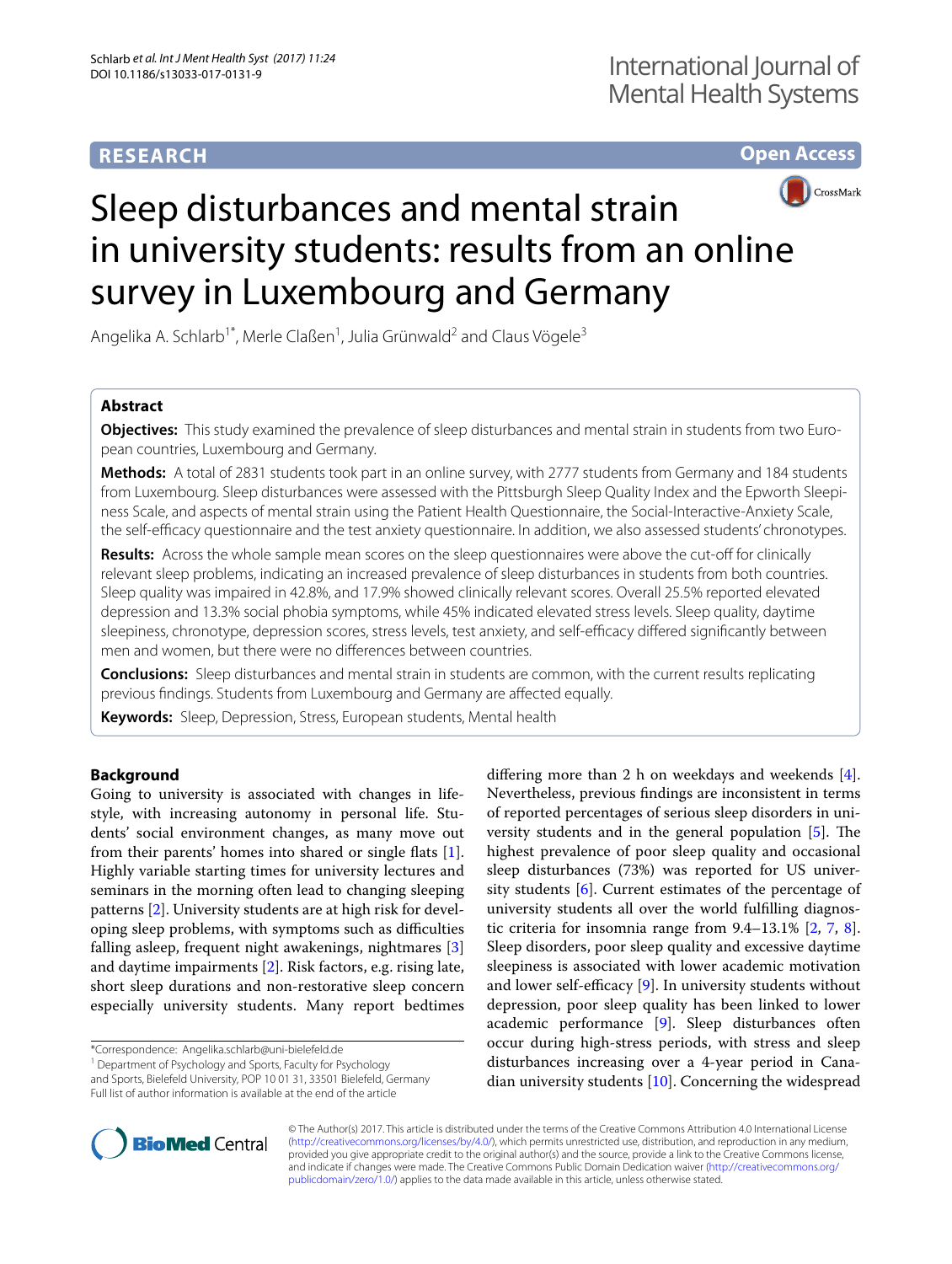influences of disturbed sleep on learning and other cognitive functions in students, an experimental study showed that students are not aware of the impact of sleep restriction on their academic performance [[11\]](#page-8-10). They overrated their academic performance after total sleep deprivation. This could result in poorer academic performance in many European universities without the students knowing why. In addition, Daley and colleagues showed that insomnia was associated with less work productivity, increased health care utilization and work absenteeism [[12\]](#page-8-11). Moreover, insufficient sleep is also a risk factor for burnout [[13\]](#page-8-12).

In addition to sleep and insomnia, other factors have been shown to affect university students' well-being. For example, chronotype is associated with stress responses [[14\]](#page-8-13): evening-types are more vulnerable to stress, and show impaired academic motivation. This association, is mediated by daytime sleepiness. An association between chronotype and academic performance has also been demonstrated in a Turkish sample of university students [[15\]](#page-8-14). Evening-types are assumed to be at an academic disadvantage with exams and lectures mostly scheduled in the mornings. In contrast, higher self-efficacy is associated with better academic performance, self-regulation, mental health and fewer sleep disturbances [[16\]](#page-8-15).

Thees et al. [[17\]](#page-8-16) investigated self-reported health in German university students. The majority of participants reported elevated stress levels after the change from the previous higher education system to the Bologna system. In their study, prevalence rates for different impairments were assessed for a range of physical complaints such as headaches, stomach aches, sleeping problems, back pain and muscular tension. 44.6% reported regular muscular tension, 30.6% back pain, 9.3% tinnitus and 20% sleep disturbances. In total, about one quarter reported ill health. In a sample of 1130 university students at a German university, 22.7% fulfilled criteria for a mental disorder excluding alcohol syndrome [[18](#page-8-17)]. Most prevalent among university students were depression (14.1%) and somatoform syndrome (9.1%). Nevertheless, sleep quality was not included in Bailer and colleague's study. In another large study concerning health of college students and non-college attending young adults, 45.8% of college students had a mental disorder [\[19](#page-9-0)]. Again, sleep disorders were not considered in the analysis. Alcohol syndrome was the most common disorder, 20.3% of all college students reported an alcohol-related disorder [[19\]](#page-9-0). These were the only syndromes more frequent in college students than in their non-college-attending peers. Mood disorders, anxiety disorders, and personality disorders were less prevalent in college students than in their noncollege peers. Various studies have demonstrated, that mental health and insomnia are often related to lower academic grades [\[8](#page-8-7), [20\]](#page-9-1), and it is estimated that 3.2– 11.4% of college non-completion variance is explained by mental disorders [[8\]](#page-8-7).

Gender differences in psychological distress have also been found in European university students. Women are significantly more often affected ( $OR = 1.8$ ) by a mental disorder than men, excluding alcohol syndrome [\[18](#page-8-17)]. In a large Turkish sample, female university students indicated significantly higher stress and anxiety scores compared to male students [[21](#page-9-2), [22\]](#page-9-3). Furthermore, higher test anxiety is significantly related to lower performance in tests, and female university students are significantly more often impaired than male students [\[23\]](#page-9-4).

Various components of mental strain interact. Sleep problems co-occur regularly with various mental health impairments, as depression, anxiety disorders, and substance abuse in college students [\[8](#page-8-7)]. Depression, anxiety, and sleep problems often co-vary and influence each other [\[24,](#page-9-5) [25](#page-9-6)]. Chronotypes correspond differently to stress, which influences sleep quality and quality of life as a result [\[14](#page-8-13), [26\]](#page-9-7). A high impact of self-efficacy on depressive and anxiety symptoms, as well as sleep quality, was reported [[14](#page-8-13), [27](#page-9-8)]. Even after controlling for trait anxiety, self-efficacy influenced internalizing symptoms significantly [[27\]](#page-9-8).

The aim of this study, therefore, was to evaluate sleep disturbances, mental strain and self-efficacy in two samples of university students from two different German speaking EU countries, and relate these to mental strain. We wanted to examine  $[1]$  $[1]$  $[1]$  if German and Luxembourgish students report an equal level of sleep disturbances, as well as equal sleep duration, sleep-onset latency, daytime sleepiness, and amount of chronotypes due to cultural similarities and largely similar educational systems. Hence, [[2](#page-8-1)] if depression and other mental strains are on the same level in both countries. Thirdly, [[3](#page-8-2)] if gender differences concerning sleep quality, chronotype, depression, measures of anxiety, and self-efficacy are equal as shown in previous studies.

### **Methods**

#### **Procedure**

An online survey was conducted in 19 universities, while the majority of the participants studied at two German universities (91.7%) and at the University of Luxembourg (6.5%). University students were invited via all accessible e-mail circulators to all university students from Tübingen (Germany), Koblenz-Landau (Germany), and Luxembourg. Participants filled out the questionnaires voluntarily and were given information about goal and content of the study prior to participation. Prior to being able to access the survey questions, volunteers were requested to give their written, informed consent.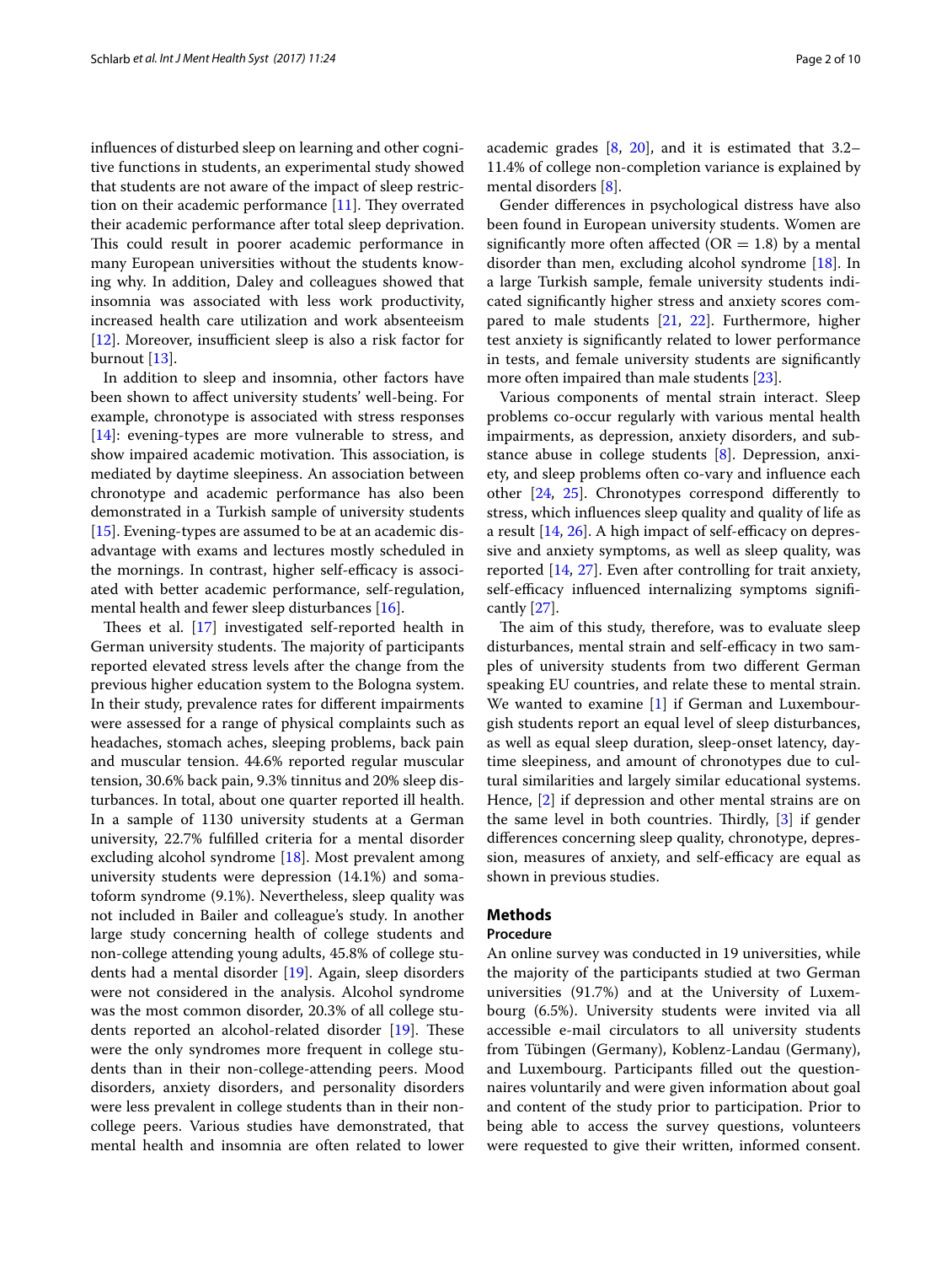Participants were able to exit the survey at any time if they so wished. The goal was to recruit an approximately similar percentage of university students of each country. The study design was approved by the ethics committee of Bielefeld University.

#### **Study sample**

The total sample consisted of 2831 students (age  $M = 23.71$ ; SD = 3.72; range 17–59), of which 762 were men (26.7%) and 2095 were women (73.3%). On average the students studied 5.83 semesters (SD  $=$  3.70; range 1–30) with German students reporting a significantly higher number of semester (t  $(2816) = 5.425$ ; p = .000). A breakdown according to country is provided in Table [1](#page-2-0). Overall, the response rate in German universities (Tübingen and Landau) was 6 whereas 3% of Luxembourgish students took part. In detail, 73% of the present sample were from University in Tübingen, 18.7% from University Koblenz-Landau, 6.5% from Luxembourg University and 1.8% from other universities throughout Germany (e.g. Würzburg University, Stuttgart University; 16 different universities in total but only few participants each).

#### **Diagnostic measures**

The diagnostic measures included the Pittsburgh Sleep Quality Index (PSQI, 28), which assesses retrospectively the sleep quality over the previous four weeks. A total of 18 items (ranging from 0–3) sum up to seven different sub-scales (sleep quality, sleep-onset latency, sleep duration, habitual sleep efficiency, sleep disturbance, use of sleep medication, daytime dysfunction). The total score is calculated by summing all sub-scale scores with a cutoff score of >5 indicating "bad sleepers" in comparison to "good sleepers" ( $\leq$ 5). A total score >10 indicated a severe sleep problem or sleep disorder. Reliabilities for the PSQI sum score between 0.82 and 0.89 and good specificity and sensitivity and were reported [\[28\]](#page-9-9).

The Epworth Sleepiness Scale (ESS) was used as a short questionnaire to assess daytime sleepiness [[29\]](#page-9-10). The ESS assesses retrospectively the probability to fall asleep

<span id="page-2-0"></span>**Table 1 Gender and age in total and for all diagnostic groups**

| Group           | Sum               | Gender          |                   | Age             | <b>Semesters</b> |  |
|-----------------|-------------------|-----------------|-------------------|-----------------|------------------|--|
|                 | N(%               | Male            | Female            | M (SD)          | M (SD)           |  |
| Germany         | 2646<br>(90.27%)  | 697<br>(26.3%)  | 1949<br>(73.7%)   | 23.76<br>(3.70) | 5.93 (3.75)      |  |
| Luxem-<br>bourg | 184<br>$(9.73\%)$ | 59 (32.1%)      | 125<br>$(67.9\%)$ | 23.07<br>(3.97) | 4.42(2.65)       |  |
| Total           | 2830<br>$(100\%)$ | 756<br>(26.71%) | 2074<br>(73.29%)  | 23.71<br>(3.72) | 5.83 (3.70)      |  |

*M* mean; *SD* standard deviation

in eight everyday situations by means of a scale ranged from 0 (=never fall asleep) to 3 (=high probability to fall asleep). The total sum score ranges from 0 to 24. Accord-ing to Bloch and colleagues [\[30](#page-9-11)] we rated sum scores  $\geq$ 10 as clinically significant elevated. The German validated version revealed good reliability ( $\alpha = 0.83$ ) and validity [[30\]](#page-9-11).

To assess chronotype the Morningness-Eveningness-Questionnaire (German version; dMEQ) was used [\[31](#page-9-12)]. Questions about preferred time for getting up, going to sleep, practicing sports or other activities sum up into a total score. Within 19 questions preferred daytimes for activities are asked and a sum score is built. Scores below 42 suggest an evening type, scores above 58 identify morning types and lying between are neutral types. Authors reported good reliability and significant correlations to other chronotype questionnaires and melatonin measurements [\[31\]](#page-9-12).

The PHQ-D (Patient Health Questionnaire, German version) was implemented as a screening instrument to assess potential symptoms of depression and stress [[32](#page-9-13)] with the respective modules for depressive disorders and stress, each including nine items. For both modules, the following categorization was used: (0–4) minimal symptomatology, [\[5](#page-8-4)[–9\]](#page-8-8) mild symptomatology, [\[10](#page-8-9)[–14\]](#page-8-13) moderate symptomatology, [\[15–](#page-8-14)[20\]](#page-9-1) severe symptomatology. Internal consistency of the continuous subscales was  $\alpha = 0.88$  and classification according to diagnostic criteria was excellent [\[33\]](#page-9-14).

Social phobia was assessed with the SIAS questionnaire (social-interaction-anxiety scale), a self-assessment instrument including 20 items with a five-point scale ranging from  $0 =$  not at all to  $4 =$  at all [\[34](#page-9-15)]. A cut-off of  $\geq$ 34 indicates social phobia. Internal consistency of  $\alpha = 0.86$  for patients with social phobia and  $\alpha = 0.90$  for control subjects was reported [[34\]](#page-9-15).

To measure test anxiety we used the test anxiety questionnaire ("Prüfungsangstfragebogen", PAF), which assesses specific aspects of test anxiety in school and university students. The questionnaire consists of 20 items with four scales (nervousness, concerns, interference and lack of confidence), answered on a 4-point Likert scale. A summary score is calculated and compared to a university students' population score (age  $M = 25$  years;  $SD = 5$ ) [[35](#page-9-16)]. Scores higher than 53 are deemed to be clinically relevant. The sum score revealed good reliability ( $\alpha = 0.88$ ) and validity.

Perceived self-efficacy was assessed using the selfefficacy questionnaire (SWE;  $[36]$  $[36]$ ), which consists of 10 items (range from [1] disagree, [2] agree hardly, [3] agree rather to [4] agree completely). A sum score is calculated by adding up all responses (score between 10 and 40). A sum score, lower than 23, indicates clinically relevant low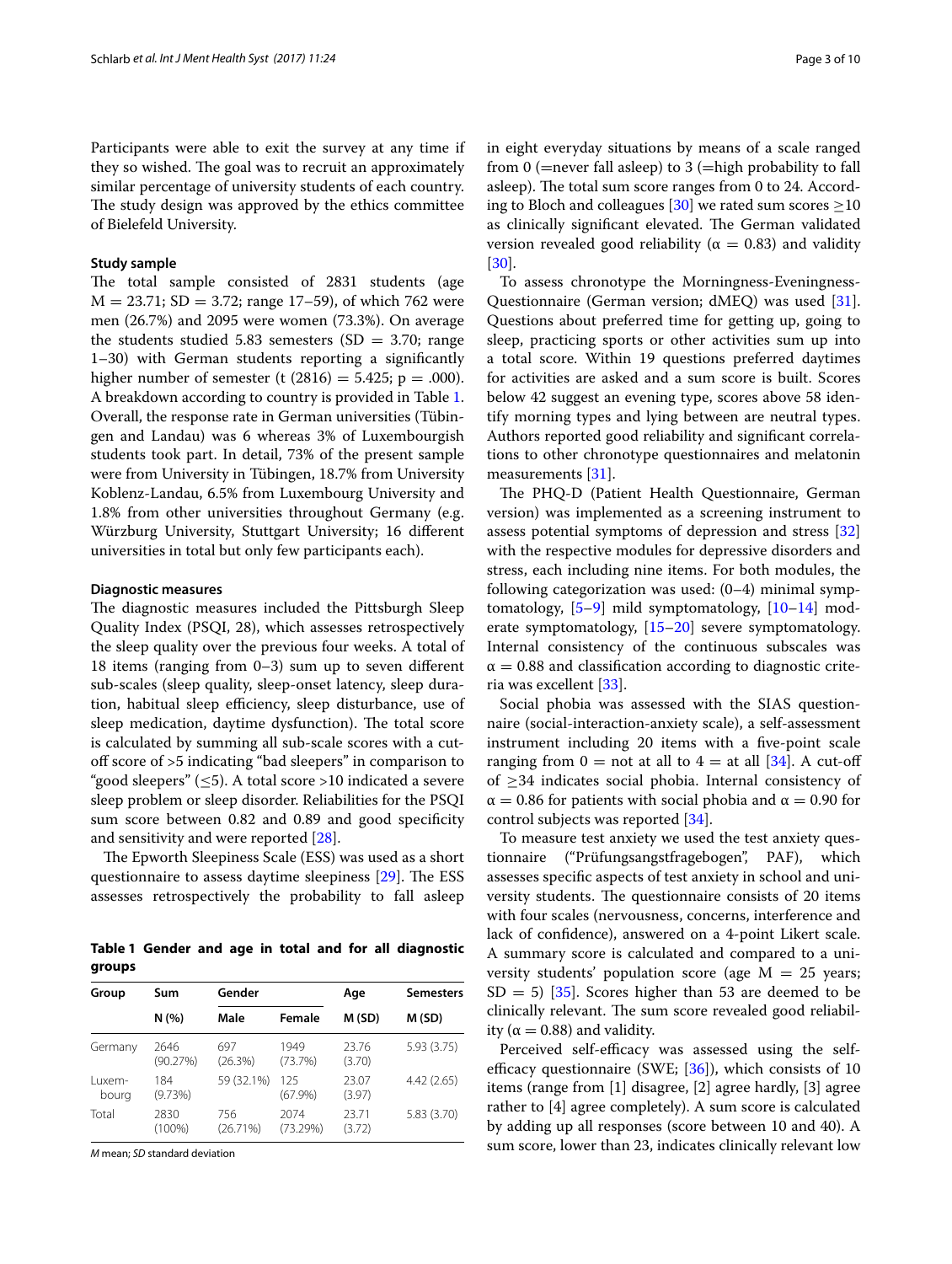self-efficacy. Reliability between  $\alpha = 0.80$  and  $\alpha = 0.90$ for the SWE sum score were reported [[37](#page-9-18)].

#### **Statistical analysis**

For statistical analyses, the Statistical Package for Social Science (SPSS, version 22.0) was used. Normal distribution was tested with the Kolmogorov–Smirnov test for PSQI subscales, and comparisons were carried out using Mann–Whitney-U tests. We assumed normal distribution due to the large sample size in total scores of all questionnaires [\[38\]](#page-9-19). Differences between sub-groups (i.e. country, sex) were investigated using MANOVA, followed by univariate comparisons, if significant. Assumptions for MANOVA were assessed: test of equality of covariance matrices was not significant. Pillai's trace is reported due to unequal sample sizes. Separate multivariate linear regression was calculated to estimate the effect of continuous variables on various outcome variables when an inclusion into MANOVA was not possible. The level of significance was set at  $\alpha \leq .05$ .

#### **Results**

#### **Sleep**

The PSQI was used to examine sleep quality of the last 4 weeks. On average, the total score was above the cutoff for good sleepers suggesting that self-reported sleep quality was impaired ( $M = 7.22$ ; SD = 3.70). More specifically, 42.8% had impaired sleep quality with a PSQI total score above 5, and 17.9% had severe sleep problems according to the PSQI (>cut-off 10). In both countries, an equal proportion of students reported sleep disturbances or sleep disorders according to the PSQI ( $\chi^2 = 2.914$ ,  $p = .233$ ) (see Table [2\)](#page-3-0). Women and men differed significantly concerning the proportion of bad sleep quality and severe sleep problems ( $\chi^2 = 7.773$ , p = .021). 41.8% women reported bad sleep quality compared to 46.0% men and 19.1% women had severe sleep problems compared to 14.9% men.

Due to the non-normal distribution of some PSQI subscales, Mann–Whitney-U-tests were carried out to test for differences between countries, which showed no statistically significant effects (see [Appendix](#page-7-0) Table [8](#page-8-18)). MANOVA results indicated no differences in overall

<span id="page-3-0"></span>**Table 2 Percentage of sleep disturbances and sleep disorders in German and Luxembourgish students**

| Sleep quality                       | All students<br>(%) | Germany<br>(%) | Luxembourg<br>(%) |
|-------------------------------------|---------------------|----------------|-------------------|
| Good sleep quality<br>(PSO I < 5)   | 39.3                | 394            | 348               |
| Impaired sleep (PSQI 6-10)          | 42.8                | 429            | 429               |
| Severe sleep problem<br>(PSOI > 10) | 179                 | 177            | 22 3              |

sleep quality between students from both countries (see [Appendix](#page-7-0) Table [9](#page-8-19)), but gender showed a main effect (see Table [3\)](#page-4-0). Female participants showed worse sleep than men in the whole sample, as well as in Germany and Lux-embourg, separately (no interaction effect, see Table [5](#page-4-1)). Nevertheless, PSQI subscales differed significantly between gender for PSQI subscale sleep disturbances and daytime sleepiness (see Table [4\)](#page-4-2).

University students reported to sleep from 3 to 12 h per night. Most of the students slept between 7 and 7:59 h (Mdn  $=$  7). In hours women reported significantly longer sleep durations (Mdn<sub>women</sub> = 7; Mdn<sub>men</sub> = 7;  $U = 815,341; z = 2.055; p = .040$  (Fig. [1\)](#page-4-3).

In the whole sample, 18.8% reported sleep-onset latency of more than 30 min, with a range of zero minutes up to 6 h (Mdn = 15.0 min). In German students  $18.4\%$ reported sleep-onset latencies of approximately 30 min (Md = 15.0 min, see Table [8](#page-8-18)). In Luxembourg, students regularly fell asleep after 1 min up to 3 h ( $Md = 20.0$ min). 24.6% of Luxembourgish students reported sleeponset latency of over 30 min. This difference was significant ( $\chi^2$  = 4.292, p = .038). Women reported significantly longer sleep-onset latency in minutes (Mdn<sub>women</sub> = 15;  $Mdn_{\text{men}} = 15$ ; U = 822,420; z = 2.173; p = .030). A sleeponset latency longer than 30 min is significantly more often stated by women (19.7%) compared to men (16.3%;  $\chi^2 = 4.258$ , p = .039).

Nightmares occurred less than once per week ( $M = .76$ ;  $SD = .85$ ). 34.5% of German university students and 25.5% of Luxembourgish students reported nightmares less than once a week. In Germany, 14.5% had nightmares once or twice a week and 4.2% thrice or more often, whereas in Luxembourg 18.5% experienced nightmares once or twice a week and 4.9% more than that. 35.8% women (28.8% men) reported nightmares less than once a week, 16.8% women (9.1% men) had nightmares once or twice a week and 5.2% women (1.7% men) more often. Hence women experience nightmares significantly more often  $(\chi^2 = 86.301, p = .000)$ .

Using MANOVA to investigate effects of gender and country on mental health, a main effect for gender occurred for sleep quality, daytime sleepiness, chronotype, depression, stress, social phobia, test anxiety, and self-efficacy (see Table [5\)](#page-4-1).

The number of semesters studied showed a significant effect on sleep quality, social phobia and test anxiety in a multivariate linear regression (see Table [6\)](#page-5-0). University students in higher semesters reported better sleep quality and fewer symptoms of social phobia and test anxiety.

On the Epworth Sleepiness Scale (ESS), one-third of the students (27.2%) had a sum score higher than the cutoff of 10, indicating a high load of daytime sleepiness for both students in Germany as well as Luxembourg. 27.2%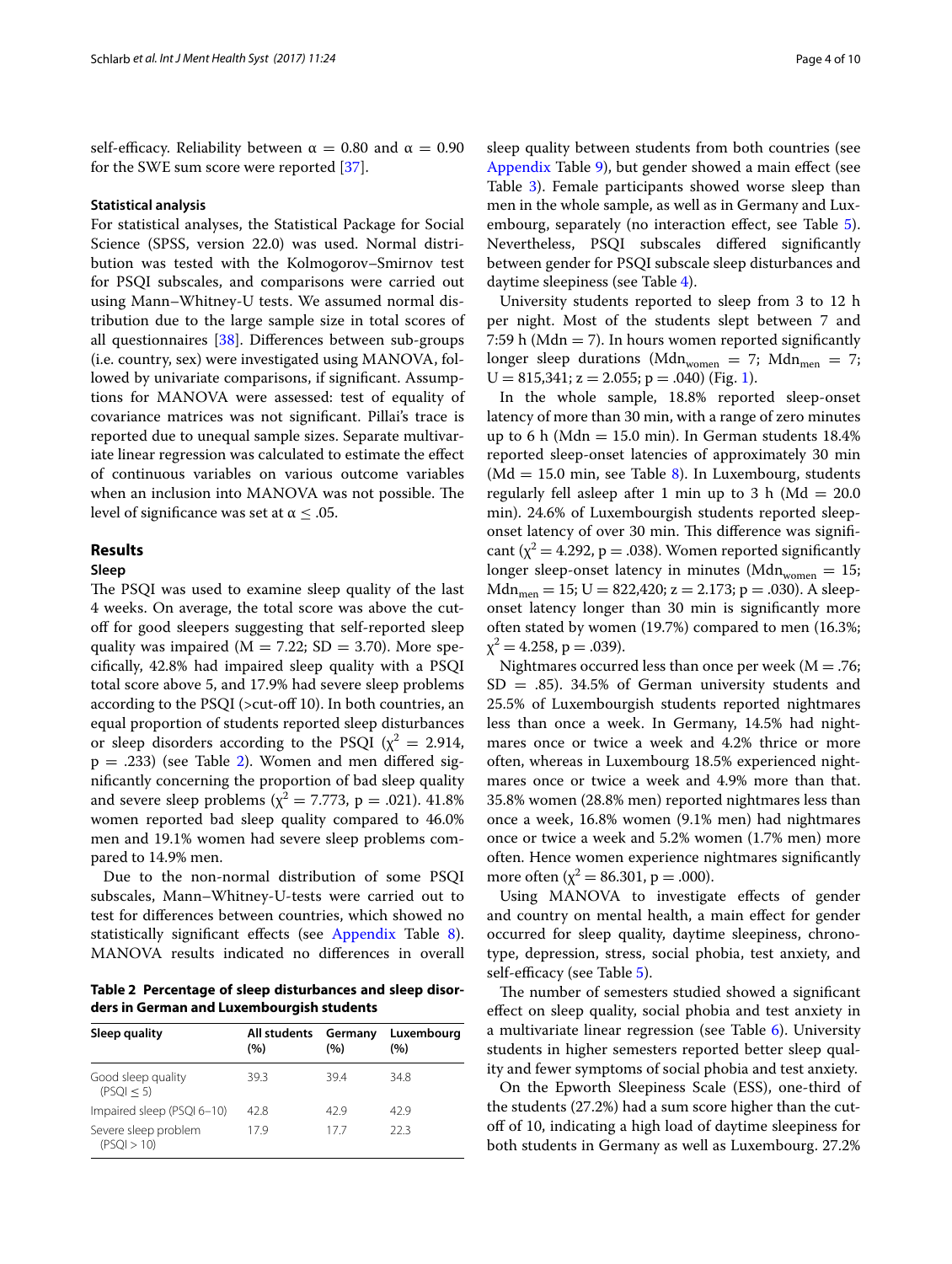#### <span id="page-4-0"></span>**Table 3 Gender differences in mental health**

| Variable                                 | <b>Female university students</b><br>M (SD) | Male university students<br>M (SD) | <b>Significance<sup>a</sup></b>      |
|------------------------------------------|---------------------------------------------|------------------------------------|--------------------------------------|
| PSQI-sleep quality for all students      | 7.33(3.77)                                  | 6.94(3.47)                         | $F(1, 2593) = 6.17$ ; $p = .013*$    |
| ESS-daytime sleepi-ness for all students | 8.59 (3.75)                                 | 7.63(3.59)                         | $F(1, 2573) = 33.73$ ; $p = .000**$  |
| MEQ-chronotype for all students          | 46.85 (9.38)                                | 44.22 (9.82)                       | $F(1, 2781) = 38.34; p = .000**$     |
| PHQ-9-depression for all students        | 7.54(4.80)                                  | 6.56(4.81)                         | $F(1, 2632) = 21.02$ ; $p = .000$ ** |
| PHQ-stress for all students              | 5.39(3.22)                                  | 4.62(2.84)                         | $F(1, 2613) = 52.23$ ; $p = .000**$  |
| SIAS-social phobia for all students      | 23.62 (10.59)                               | 23.96 (10.82)                      | $F(1, 2573) = 0.47$ ; $p = .495$     |
| PAF-test-anxiety for all students        | 44.90 (6.71)                                | 43.71 (9.82)                       | $F(1, 2693) = 19.12$ ; $p = .000**$  |
| SWE-self-efficacy for all students       | 28.19 (4.76)                                | 29.18 (5.21)                       | $F(1, 2593) = 21.99$ ; $p = .000**$  |

<sup>a</sup> According to MANOVA;  $*$  p  $\leq$  .05;  $**$  p  $<$  .01

<span id="page-4-2"></span>

|  |  | Table 4 Means, standard deviations and significance level for the components of the PSQI |
|--|--|------------------------------------------------------------------------------------------|
|  |  |                                                                                          |

|     | <b>Scale</b>                            | Women    |               | Men         |               | Significance level                                    |
|-----|-----------------------------------------|----------|---------------|-------------|---------------|-------------------------------------------------------|
|     |                                         | Mdn      | M(SD)         | Mdn         | M(SD)         |                                                       |
| (1) | Sleep quality                           |          |               |             |               | $U = 812,926$ ; $z = 1.817$ ; $p = .069$              |
| (2) | Sleep-onset latency<br>In minutes       |          | 25.48 (28.53) | 2           | 22.52 (21.27) | $U = 797,021$ , $z = 1.285$ ; $p = .199$              |
| (3) | Sleep duration<br>In hours              | $\Omega$ | 7.10(1.10)    | $\circ$     | 7.02(1.07)    | $U = 773,050$ ; $z = -.233$ ; $p = .816$              |
| (4) | Habitual sleep efficiency<br>In percent | $\Omega$ | 87.35 (10.32) | $\mathbf 0$ | 88.81 (9.65)  | $U = 792,965$ ; $z = 1.190$ ; $p = .234$              |
| (5) | Sleep disturbance                       |          |               |             |               | $U = 880,629$ ; $z = 7.144$ ; $p = .000*$             |
| (6) | Use of sleep medication                 | $\Omega$ |               | $\mathbf 0$ |               | $U = 786,964$ ; $z = .432$ ; $p = .666$               |
| (7) | Daytime dysfunction                     |          |               |             |               | $U = 812,662$ ; $z = 2.510$ ; $p = .012$ <sup>*</sup> |

*Mdn* median; *M* mean; *SD* standard deviation;  $*$  p  $\leq$  0.05



<span id="page-4-1"></span>**Table 5 Results of MANOVA testing effects of country and gender on sleep quality, daytime sleepiness, chronotype, depression, stress, social phobia, test anxiety and self-efficacy**

| Variable           | Pillai's trace |                        | Significance Effect size |              |
|--------------------|----------------|------------------------|--------------------------|--------------|
| Country            | 0.003          | F (8.<br>$2471 = 0.91$ | $p = .553$               | $n^2 = .003$ |
| Gender             | 0.029          | F (8.<br>$2471 = 9.29$ | $p = .000*$              | $n^2 = .029$ |
| Country*<br>gender | 0.004          | F (8.<br>$2471 = 1.39$ | $p = .265$               | $n^2 = .004$ |
|                    |                |                        |                          |              |

 $*$  p  $< 0.05$ 

Concerning chronotype, in the whole sample, 10.3% were morning types, 58.4% were neutral types, and 31.3% declared to be evening types ( $M = 46.15$ ; SD = 9.57). Both countries had an equal proportion of subtypes (see Fig. [2;](#page-5-1) Table [8\)](#page-8-18).

Chronotype differed significantly between male and female students, with men showing a later chronotype than women (see Table [3\)](#page-4-0).

<span id="page-4-3"></span>of German students showed clinically relevant daytime sleepiness, compared with 28.7% of Luxembourgish students. However, the comparison between countries was not significant (see Table [9\)](#page-8-19). We found a mean of sleepiness of  $M = 8.33$  (SD = 3.82) for the whole sample. Gender differences in daytime sleepiness were observed in the whole sample (see Table [3\)](#page-4-0).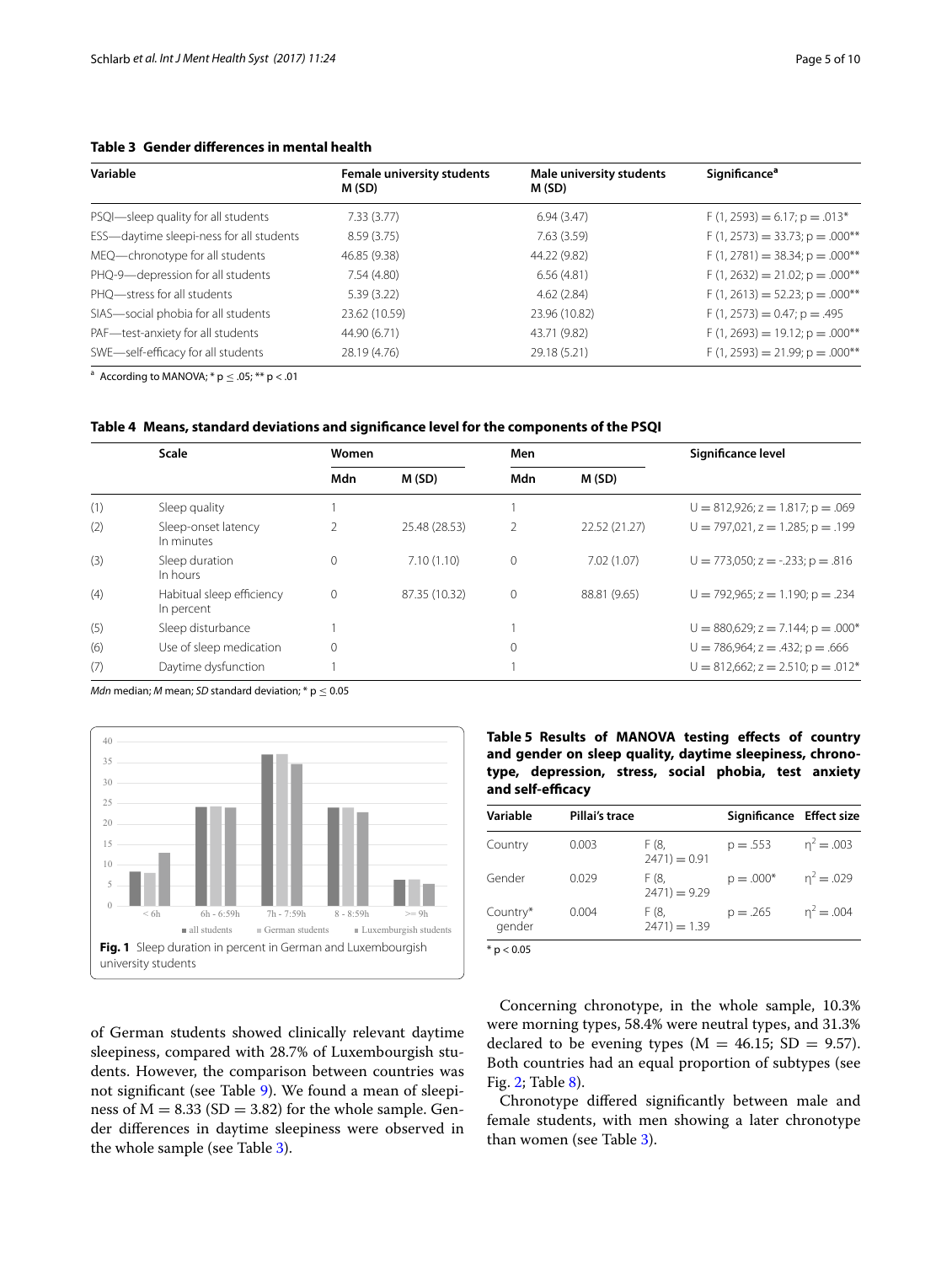<span id="page-5-0"></span>**Table 6 Multivariate linear regression of number of semesters on mental health variables**

| Variable <sup>a</sup>                                           | В | SΕ        | ß | Significance                     |
|-----------------------------------------------------------------|---|-----------|---|----------------------------------|
| PSQI-sleep quality for all students                             |   |           |   | $-.062$ .020 $-.062$ p $=.002**$ |
| ESS-daytime sleepiness for all<br>students                      |   | .000 .020 |   | $.000 p = .996$                  |
| MEQ—chronotype for all students                                 |   |           |   | $.053$ $.039$ $p = .057$         |
| PHQ-9—depression for all students $-.019$ .027 $-.015$ p = .483 |   |           |   |                                  |
| PHO-stress for all students                                     |   |           |   | $.007$ $.018$ $.008$ $p = .688$  |
| SIAS-social phobia for all students                             |   |           |   | $-.154$ .059 $-.054$ p $=.008**$ |
| PAF—test-anxiety for all students                               |   |           |   | $-.075$ .036 $-.042$ p $=.038*$  |
| SWE-self-efficacy for all students                              |   |           |   | $.028$ $.027$ $.021$ $p = .295$  |

<sup>a</sup> Number of semesters was used as a predictor for PSQI, ESS, MEQ, PHQ-9, PHQstress, SIAS, PAF and SWE; \* p < .05; \*\* p < .01



#### <span id="page-5-1"></span>**Mental health**

Concerning the PHQ, 25.5% of all students showed clinically elevated levels of depression (moderate depression  $\geq$ 10). Of those 8.3% were above cut-off for severe symptomatology  $(\geq 15)$ . We found mean scores for Luxembourgish as well as German students, which were mildly elevated (above cut-off for mild symptomatology). Students of both countries reported equal levels of depression and stress (see Table [9\)](#page-8-19).

In relation to the diagnostic groups of the PHQ, we observed a relatively high level of students of both

countries who showed a moderate or severe depressive or stress symptomatology (Table [7\)](#page-5-2). Women in both countries seemed to be significantly more stressed and depressed than men (see Table [3\)](#page-4-0).

Social phobia was observed in 13.3% of the total sample, having a SIAS sum score higher than the cut-off of 34. Overall, students from both countries had mean scores below the cut-off score for clinical significance. Additionally, we found no significant differences between countries (for further information see Table [9](#page-8-19)). In addition, no significant differences in social phobia were detected in men and women in both countries (see Table [3](#page-4-0)).

On average, the sample had normative test-anxiety below cut-off ( $M = 44.59$ ; SD = 6.59). A percentage of 9.1% of all students reported elevated test-anxiety above cut-off. No difference was found for test-anxiety between countries (see Table [9\)](#page-8-19). Men and women differed significantly in their test-anxiety (Table [3](#page-4-0)).

#### **Physical health**

Across the whole sample, 11.7% reported a chronic illness (most commonly asthma with 2.16%, hypothyroidism 1.3%, neurodermatitis 1.23%).

In both countries chronic illnesses (mental illnesses excluded) were reported, with Luxembourgish students (6.6%) reporting significantly less chronic diseases than German students (12.3%) ( $\chi$ 2 = 5.342; p = .010).

Concerning gender, female and male students reported an equal proportion of chronic illnesses ( $\chi^2 = 5.393$ ,  $p = .066$ ). In both countries, the percentage of participants reporting chronic illnesses did not differ significantly between genders.

#### **Self‑efficacy**

In summary, 15.1% of the whole sample reported scores indicating impaired self-efficacy  $(\leq 23)$ . Self-efficacy scores did not significantly differ between countries (see Table [9\)](#page-8-19), whereas there were significant sex differences with women reporting lower self-efficacy than men (Table [3\)](#page-4-0).

#### <span id="page-5-2"></span>**Table 7 Proportional distribution in diagnostic groups of the PHQ-D**

| Symptom-atology | Depression          |                |                   | <b>Stress</b>       |                |                   |
|-----------------|---------------------|----------------|-------------------|---------------------|----------------|-------------------|
|                 | All students<br>(%) | Germany<br>(%) | Luxembourg<br>(%) | All students<br>(%) | Germany<br>(%) | Luxembourg<br>(%) |
| Minimal         | 30.1                | 30.4           | 27.8              | 45.3                | 45.5           | 41.3              |
| Mild            | 37.7                | 37.7           | 37.5              | 37.2                | 37.0           | 38.5              |
| Moderate        | 16.9                | 17.0           | 16.4              | 9.6                 | 9.5            | 9.8               |
| Severe          | 8.3                 | 8.3            | 9.1               | 0.5                 | 0.5            | 0.5               |

Depression and stress measured by PHQ-D, minimal <5; mild 5–9; moderate 10–14; severe >14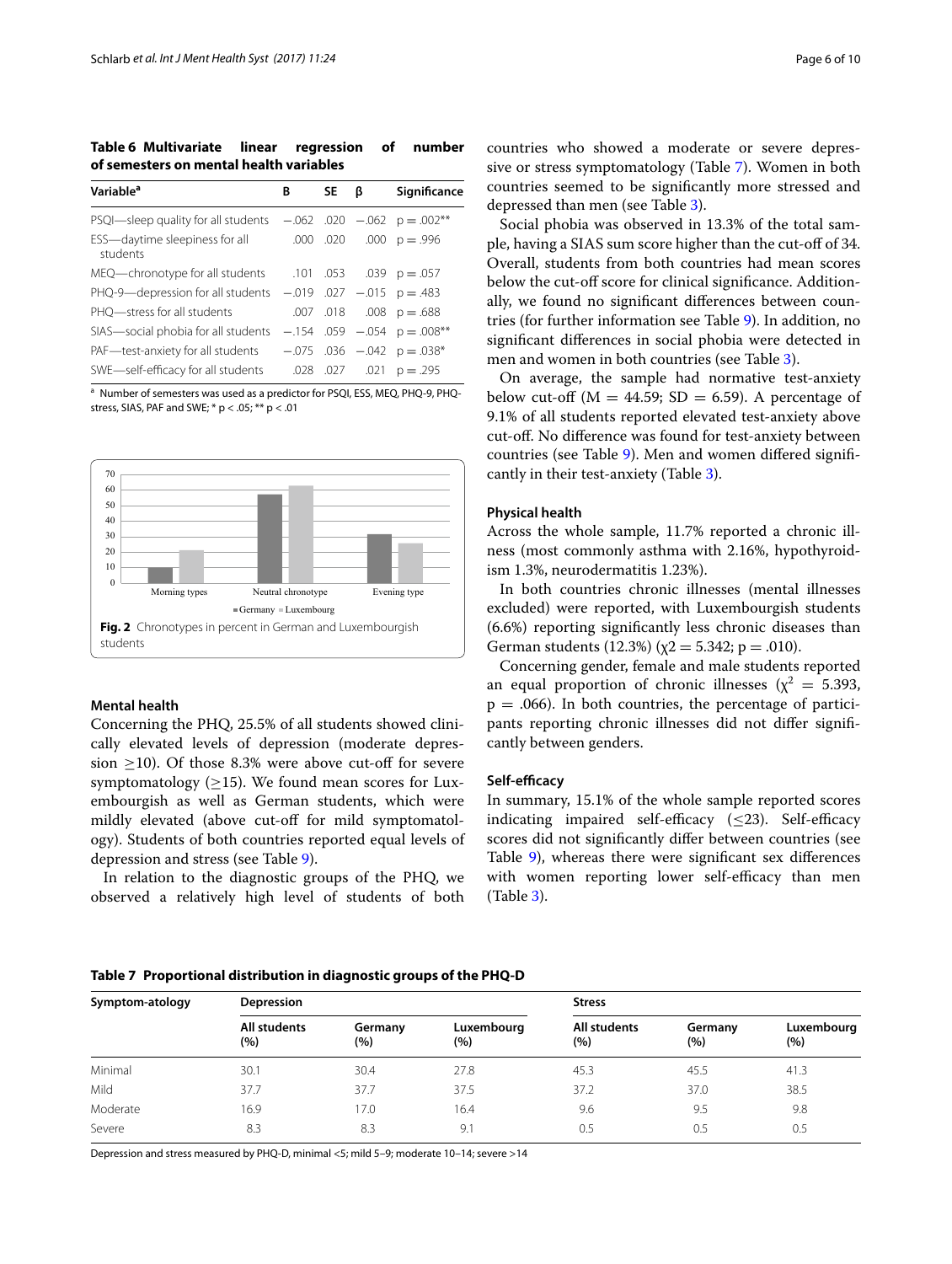#### **Discussion**

Our analysis of students from Germany and Luxembourg revealed that for all variables concerning sleep quality and mental strain both countries were equally affected, which is in line with our hypotheses. *Subjective sleep quality* did not differ between German and Luxembourgish students. However, in mean the students scored above the cut-off for clinical significance concerning sleep disturbances—as measured by the PSQI [[39\]](#page-9-20). Although, subscales of the Pittsburgh Sleep Quality Index did not differ between countries, a total of 42.8% of students indicated symptoms of impaired subjective sleep quality above the cut-off, and 17.9% reported symptoms of a clinically relevant sleep disorders. These prevalence rates are below previously reported findings on impaired sleep quality [[6\]](#page-8-5) but higher than estimates insomnia diagnosis in this population [[2,](#page-8-1) [7](#page-8-6), [8\]](#page-8-7). Nevertheless, mean daytime sleepiness (measured by ESS) was not above the cut-off. Other researchers found the highest cognitive impairments due to sleep problems and 50% experience excessive drowsiness, among university students compared to employed young adults and adolescents [\[40\]](#page-9-21). In the US, findings suggested that among other health related factors such as exercise, nutrition, mental health and stress management, healthy sleep habits have the highest predictive value for success in college [\[41](#page-9-22)]. Eden [[9\]](#page-8-8) concluded that excessive daytime sleepiness and low self-efficacy lead to lower academic motivation and lower academic performance.

In addition to impaired sleep quality, 18.8% reported sleep-onset latency of more than 30 min, which can be interpreted as a symptom indicating *insomnia*. In the study conducted by Taylor and colleagues [[8\]](#page-8-7), the relationship between insomnia and mental health problems was no longer significant after controlling for comorbid health problems even though they often co-occur. Sleep duration less than 7 h is not recommended for this age group, however, 32.6% of all students sleep less and are at risk for health problems [[42\]](#page-9-23).

Concerning *mental strain*, approximately 27.1% of all students suffered at least from moderate symptoms of depression. We found a slightly elevated level of depressive symptoms, and stress and signs of social anxiety for the whole sample. About 19.8% of students reported clinical relevant symptoms of social phobia, although the majority of students did not reach the cut-off for social phobia as measured by the SIAS. These prevalence rates are higher than reported by another sample of German university students, in which 14.1% fulfilled the criteria for a depressive disorder and 4.6% criteria for any anxiety disorder  $[18]$  $[18]$ . Even though there were no significant differences between countries in *depression, stress, social phobia* and *fear of exams*, a critical number of students seemed to be impaired in both countries. Academic success seems to be impaired by symptoms of depression as detected in the US and in a large sample of adolescents in Finland [[43\]](#page-9-24) and perceived stress and self-efficacy influenced academic performance [\[44](#page-9-25)], also these results are important for a university career. Beyond, in college freshmen, self-efficacy was a robust and consistent predictor of academic success, even more than stress. We found nearly one-quarter of our students reported clinically relevant impairments. These results demonstrate that university students have impairments in depression as well as a high stress level. Underlying mechanisms should be uncovered and implications for interventions should be developed.

As *self-efficacy* seems to be a central factor of sleep and mental health in university students it would be good to improve resources, as increase self-efficacy in university students. Various studies demonstrated that higher self-efficacy is known to be associated with less sleep problems [[2\]](#page-8-1) and less nightmares [\[3](#page-8-2)]. Self-efficacy is significantly lower in female university students than in male as reported in previous studies [\[45](#page-9-26), [46\]](#page-9-27).

Concerning *gender*, in the present sample female students in both countries reported significantly lower sleep quality compared to male students, which is in line with previous studies, showing lower sleep quality in female university students [[2\]](#page-8-1). These findings suggest women in both countries being more vulnerable for disturbed sleep. Women tended to report more sleep disturbances and more daytime sleepiness. Chronotype was significantly different between genders, with more men reporting a slightly later chronotype, even though a later chronotype has been found to be a risk factor for disturbed sleep [\[47\]](#page-9-28). In addition, women tended to be more depressed, more stressed and reported more test-anxiety. These results are in line with previous findings [\[18,](#page-8-17) [23](#page-9-4)]. In a large global sample, Seedat and colleagues [[48](#page-9-29)] found women had a higher risk for anxiety and mood disorders. Except for social phobia, these findings are in line with our sample. Interestingly, men and women report an equal number of symptoms of social phobia but this phenomenon has also been previously shown [[49](#page-9-30)]. Considering these results, more attention should be paid to female students' mental health.

The number of *semesters* studied showed a significant effect on sleep quality, social phobia, and test anxiety. Students in higher semesters reported fewer sleep problems and less anxiety. This is in contrast to previous findings which reported more mental health problems in higher semesters as health problems often co-occur with studying longer than 13 semesters [\[50\]](#page-9-31). However, our results are more in line with other authors, who found the highest level of sleep disturbances and stress in the first year  $[51]$  $[51]$ .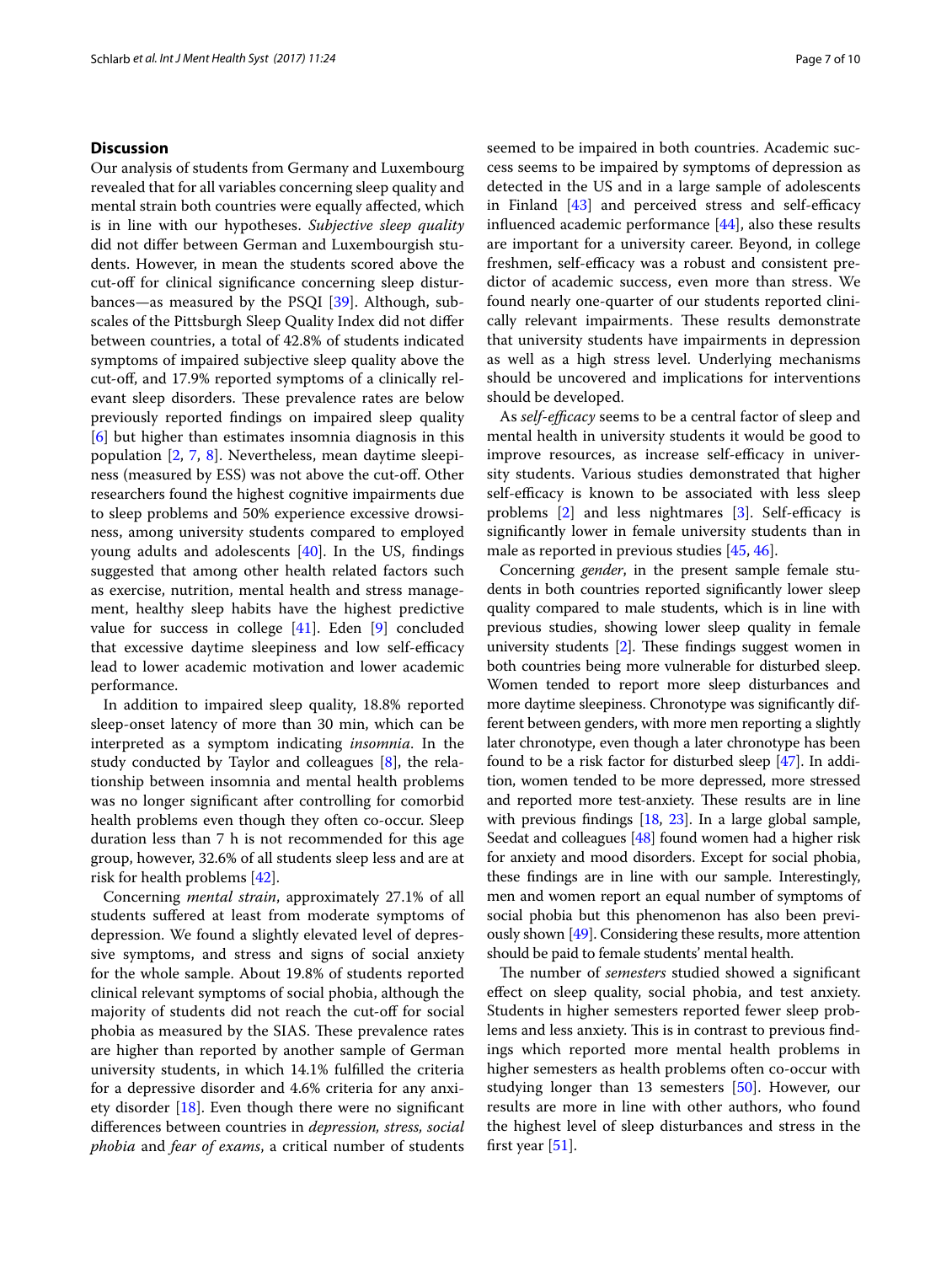All reported variables have an impact on subjective quality of life, which highlights the importance of further research to encounter mechanisms underlying the difference in sleep patterns in different countries. The increase in negative affect when sleep deprived [[52\]](#page-9-33) might lead to a vicious circle of sleep deprivation, negative affect, lower academic success, more negative interactions and lower quality of life. Further impairments including heavy drinking and physical inactivity have been concluded to be the consequence of sleep problems [\[53](#page-9-34)]. In addition, variables like physical activity, consummation of drugs and other health-related factors should be included in further studies. The findings in the present sample underline the importance of interventions especially designed for students.

Some *limitations* should be named. The high number of women (73.3% in the current sample; 48.0% in German universities;  $[54]$  $[54]$  and very unequal sample sizes in Germany and Luxembourg might impair the generalizability of these results. Women always showed an elevated health risk and a higher stress level, so all results could have overrated the real impairments in European students [[6](#page-8-5)]. Nevertheless, the current sample size is large, and all measurements were self-reports. Other than that the encountered difference in sleep disturbances between countries could be due to different cities or other factors having an impact on sleep, like stress in the specific study-subject, alcohol and drugs (Luxembourg is much closer to Holland and its legalized Marihuana) or different living environments (shared flats, student residence, living with parents). Culturally the two countries seem not very different. Furthermore, only two countries took part in this study and generalizability to other countries might be limited. The number of semesters was included in the analysis even though we had no information on degree, so the validity of this analysis is limited. More detailed analyses of different schedules in various disciplines might show impact on university students' lives even though previous studies showed no influence on sleep quality or mental health [[18,](#page-8-17) [55\]](#page-9-36). Variables worthy of consideration in further studies might be part-time or full-time studies, the number of children or jobs besides studying. Furthermore, in the present study, other comorbid health problems were not assessed even though previous research shows a strong relationship between pain and sleep [\[56](#page-9-37)]. Comorbid health problems might interact with mental health problems and insomnia symptoms [[8](#page-8-7)].

#### **Conclusion**

In summary, German and Luxembourgish students reported an alarming level of sleep disturbances and emotional stress with an elevated percentage on a clinical level, therefore prevention (sleep education) and specialized intervention programs are needed to enhance wellbeing and to prevent chronification of symptoms and impairment on academic outcomes.

#### **Abbreviations**

PSQI: Pittsburgh Sleep Quality Index; ESS: Epworth Sleepiness Scale; dMEQ: Morningness-Eveningness-Questionnaire (German version); PHQ-D: Patient Health Questionnaire, German version; SIAS: social-interaction-anxiety scale; PAF: "Prüfungsangstfragebogen" german test anxiety questionnaire; SWE: "Selbstwirksamkeitserwartung" self-efficacy questionnaire.

#### **Authors' contributions**

AS made substantial contributions to conception and design, interpretation of data and has been involved in drafting the manuscript and revising it critically. MC made substantial contributions to acquisition and analysis of data and has been involved in drafting the manuscript. JG made substantial contributions to analysis and interpretation of data. CV made substantial contributions to analysis and interpretation of data. All authors read and approved the final manuscript.

#### **Author details**

<sup>1</sup> Department of Psychology and Sports, Faculty for Psychology and Sports, Bielefeld University, POP 10 01 31, 33501 Bielefeld, Germany. <sup>2</sup> Department of Psychology, Faculty of Science, University of Tübingen, Schleichstrasse 4, 72076 Tübingen, Germany.<sup>3</sup> Research Unit INSIDE, Institute for Health and Behaviour, University of Luxembourg, 2, Avenue de l'Université, L-4365 Esch-Sur-Alzette, Luxembourg.

#### **Acknowledgements**

We acknowledge support for the article processing charge by the Deutsche Forschungsgemeinschaft and the Open Access Publication Fund of Bielefeld University.

#### **Competing interests**

The authors declare that they have no competing interests.

#### **Availability of data and materials**

The datasets during and/or analyzed during the current study are available from the corresponding author on reasonable request.

#### **Ethics approval and consent to participate**

The study was approved by the Ethics Committee of Bielefeld University (Number: EUB 2015-074). Participants gave their informed consent and were informed that participation was voluntary. The study follows the latest version of the Declaration of Helsinki.

#### <span id="page-7-0"></span>**Appendix**

See Tables [8](#page-8-18) and [9](#page-8-19).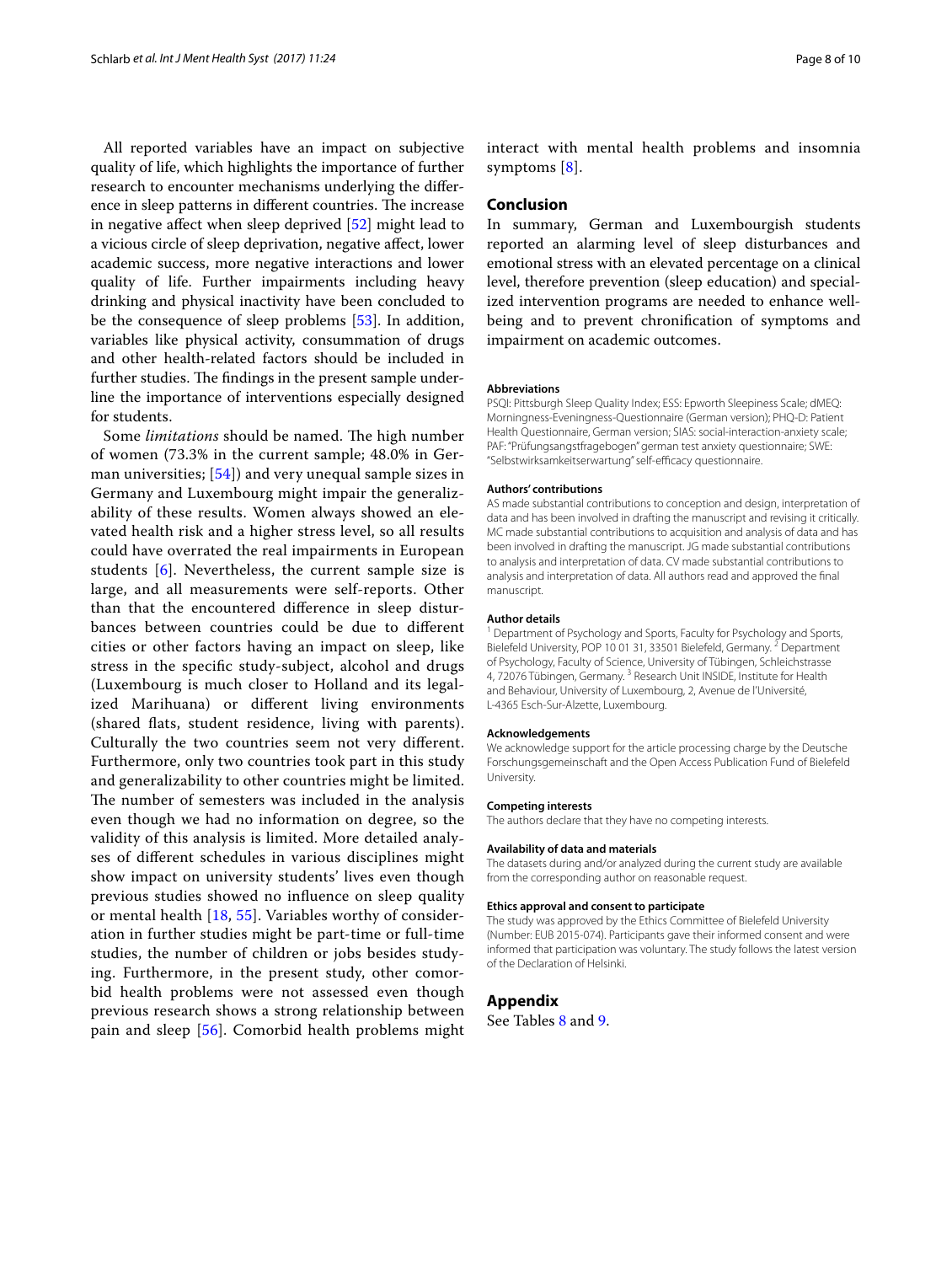|     | <b>Scale</b>                            | Germany      |               | Luxembourg |               | Significance level                        |
|-----|-----------------------------------------|--------------|---------------|------------|---------------|-------------------------------------------|
|     |                                         | Mdn          | M(SD)         | Mdn        | M(SD)         |                                           |
| (1) | Sleep quality                           |              |               |            |               | $U = 241,562$ ; $z = -1.207$ ; $p = .228$ |
| (2) | Sleep-onset latency<br>In minutes       |              | 24.47 (26.85) |            | 27.84 (26.05) | $U = 257,277, z = 1.888; p = .059$        |
| (3) | Sleep duration<br>In hours              | $\Omega$     | 7.09(1.08)    |            | 6.94(1.17)    | $U = 256,345$ ; $z = 1.615$ ; $p = .106$  |
| (4) | Habitual sleep efficiency<br>In percent | $\mathbf{0}$ | 87.83 (10.11) |            | 86.30 (10.92) | $U = 258.207$ : $z = 1.833$ : $p = .067$  |
| (5) | Sleep disturbance                       |              |               |            |               | $U = 242,547$ ; $z = -.177$ ; $p = .907$  |
| (6) | Use of sleep medication                 | $\Omega$     |               |            |               | $U = 241,562$ ; $z = -.485$ ; $p = .628$  |
| (7) | Daytime dysfunction                     |              |               |            |               | $U = 242,553$ ; $z = .473$ ; $p = .636$   |

#### <span id="page-8-18"></span>**Table 8 Means, standard deviations and significance level for the components of the PSQI in both countries**

*Mdn* median; *M* mean; *SD* standard deviation;  $p \le 0.05$ 

#### <span id="page-8-19"></span>**Table 9 Mental health differences in German and Luxembourgish university students**

| Variable               | German university students<br>M (SD) | Luxembourgish university students<br>M (SD) | <b>Significance<sup>a</sup></b>   |
|------------------------|--------------------------------------|---------------------------------------------|-----------------------------------|
| PSQI-sleep quality     | 7.20(3.66)                           | 7.79(4.03)                                  | $F(1, 2593) = .716$ ; $p = .389$  |
| ESS-daytime sleepiness | 8.34(3.69)                           | 7.49 (4.26)                                 | $F(1, 2593) = .045; p = .831$     |
| MEQ-chronotype         | 46.11 (9.52)                         | 47.21 (9.27)                                | $F(1, 2593) = 1.274$ ; $p = .259$ |
| PHQ-9-depression       | 7.27(4.81)                           | 7.50 (4.79)                                 | $F(1, 2593) = .227$ ; $p = .599$  |
| PHO-stress             | 5.13(3.21)                           | 5.19(3.20)                                  | $F(1, 2593) = .031$ ; $p = .861$  |
| SIAS-social phobia     | 23.65 (10.61)                        | 24.67 (11.10)                               | $F(1, 2593) = 1.913$ ; $p = .167$ |
| PAF-test-anxiety       | 44.56 (6.57)                         | 45.54 (6.79)                                | $F(1, 2593) = 3.090; p = .079$    |
| SWE-self-efficacy      | 28.44 (4.92)                         | 28.45 (4.62)                                | $F(1, 2593) = .017$ ; $p = .897$  |

<sup>a</sup> According to MANOVA; *M* mean; *SD* standard deviation

# Received: 27 October 2016 Accepted: 14 March 2017<br>Published online: 29 March 2017

#### **References**

- <span id="page-8-0"></span>1. Meier S, Milz S, Krämer A. Gesundheitssurvey für Studierende in NRW. Universität Bielefeld; 2007. [http://www.gesundheitsfoerdernde-hoch](http://www.gesundheitsfoerdernde-hochschulen.de/Inhalte/F_Gesundheitssurvey_NRW/Projektbericht_GesSur_NRW.pdf.)[schulen.de/Inhalte/F\\_Gesundheitssurvey\\_NRW/Projektbericht\\_Ges-](http://www.gesundheitsfoerdernde-hochschulen.de/Inhalte/F_Gesundheitssurvey_NRW/Projektbericht_GesSur_NRW.pdf.)[Sur\\_NRW.pdf.](http://www.gesundheitsfoerdernde-hochschulen.de/Inhalte/F_Gesundheitssurvey_NRW/Projektbericht_GesSur_NRW.pdf.).
- <span id="page-8-1"></span>2. Schlarb AA, Kulessa D, Gulewitsch MD. Sleep characteristics, sleep problems, and associations of self-efficacy among German university students. Nat sci sleep. 2012;4:1–7.
- <span id="page-8-2"></span>3. Schlarb AA, Bihlmaier I, Hatzinger M, Gulewitsch MD, Schwerdtle B. Nightmares and associations with sleep quality and self-efficacy among university students. J Sleep Disord Manag. 2016;1:2.
- <span id="page-8-3"></span>4. Forquer LM, Camden AE, Gabriau KM, Johnson CM. Sleep patterns of college students at a public university. J Am coll health. 2008;56(5):563–5.
- <span id="page-8-4"></span>5. Ohayon MM, Roberts RE, Zulley J, Smirne S, Priest RG. Prevalence and patterns of problematic sleep among older adolescents. J Am Acad Child Adolesc Psychiatry. 2000;39(12):1549–56.
- <span id="page-8-5"></span>6. Buboltz WC Jr, Brown F, Soper B. Sleep habits and patterns of college students: a preliminary study. J Am coll health. 2001;50(3):131–5.
- <span id="page-8-6"></span>7. Nadorff MR, Nazem S, Fiske A. Insomnia symptoms, nightmares, and suicidal ideation in a college student sample. Sleep. 2011;34(1):93–8.
- <span id="page-8-7"></span>8. Taylor DJ, Gardner CE, Bramoweth AD, Williams JM, Roane BM, Grieser EA, et al. Insomnia and mental health in college students. Behav Sleep Med. 2011;9(2):107–16.
- <span id="page-8-8"></span>9. Edens KM. The relationship of university students' sleep habits and academic motivation. NASPA J. 2006;43(3):432–45.
- <span id="page-8-9"></span>10. Galambos NL, Vargas Lascano DI, Howard AL, Maggs JL. Who sleeps best? Longitudinal patterns and covariates of change in sleep quantity, quality, and timing across four university years. Behav Sleep Med. 2013;11(1):8–22.
- <span id="page-8-10"></span>11. Pilcher JJ, Walters AS. How sleep deprivation affects psychological variables related to college students' cognitive performance. J Am coll health. 1997;46(3):121–6.
- <span id="page-8-11"></span>12. Daley M, Morin CM, LeBlanc M, Gregoire JP, Savard J, Baillargeon L. Insomnia and its relationship to health-care utilization, work absenteeism, productivity and accidents. Sleep Med. 2009;10(4):427–38.
- <span id="page-8-12"></span>13. Soderstrom M, Jeding K, Ekstedt M, Perski A, Akerstedt T. Insufficient sleep predicts clinical burnout. J Occup Health Psychol. 2012;17(2):175–83.
- <span id="page-8-13"></span>14. Roeser K, Bruckner D, Schwerdtle B, Schlarb AA, Kubler A. Health-related quality of life in adolescent chronotypes–a model for the effects of sleep problems, sleep-related cognitions, and self-efficacy. Chronobiol Int. 2012;29(10):1358–65.
- <span id="page-8-14"></span>15. Beşoluk S, Onder I, Deveci I. Morningness-eveningness preferences and academic achievement of university students. Chronobiol Int. 2011;28(2):118–25.
- <span id="page-8-15"></span>16. Bartimote-Aufflick K, Bridgeman A, Walker R, Sharma M, Smith L. The study, evaluation, and improvement of university student self-efficacy. Stud High Edu. 2015;41(11):1–25.
- <span id="page-8-16"></span>17. Thees S, Gobel J, Jose G, Bohrhardt R, Esch T. Die Gesundheit von Studierenden im Bologna-Prozess. Praev Gesundheitsf. 2012;7(3):196–202.
- <span id="page-8-17"></span>18. Bailer J, Schwarz D, Witthöft M, Stübinger C, Rist F. Prävalenz psychischer Syndrome bei Studierenden einer deutschen Universität. Psychotherapie Psychologie Medizin. 2008;58(11):423–9.